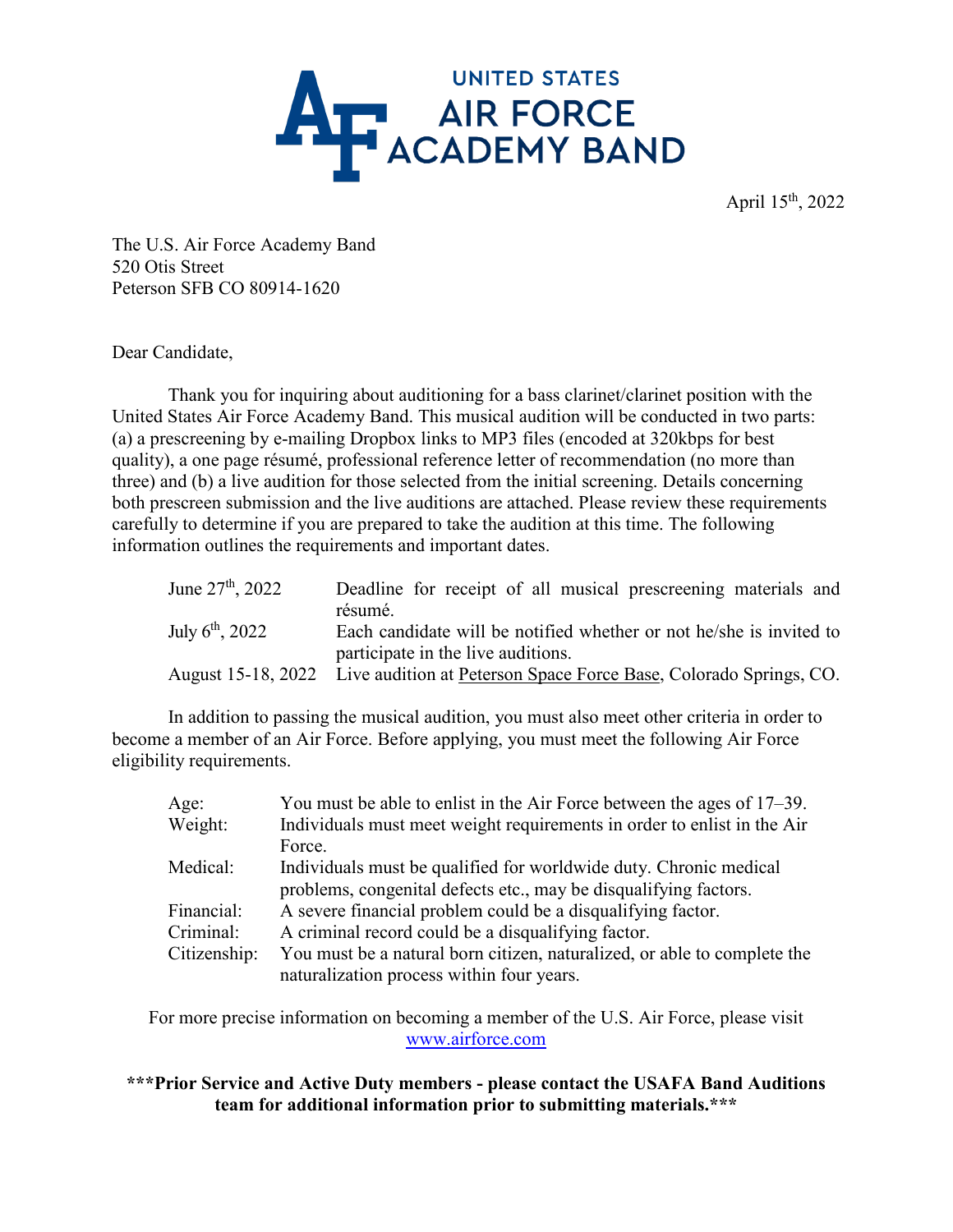If you are invited to the live audition, you will be required to meet with an official Air Force recruiter to be pre-qualified for basic military training. If you have any questions that pertain to the aforementioned eligibility requirements, please do not hesitate to contact us.

Thank you so much for contacting the United States Air Force Academy Band regarding our upcoming audition. We hope you have a great experience during this process and wish you the best of luck. Please let me know if I can help you with anything. Do not hesitate to contact me directly at (719) 761-4805 or email [usafabandauditions@gmail.com](mailto:usafabandauditions@gmail.com) if you have additional questions.

Sincerely,

 RYAN G. JANUS, MSgt, USAF The USAF Academy Band NCOIC, Auditions

Attachments:

- 1. Audition Requirements (pre-screen)
- 2. Job Qualifications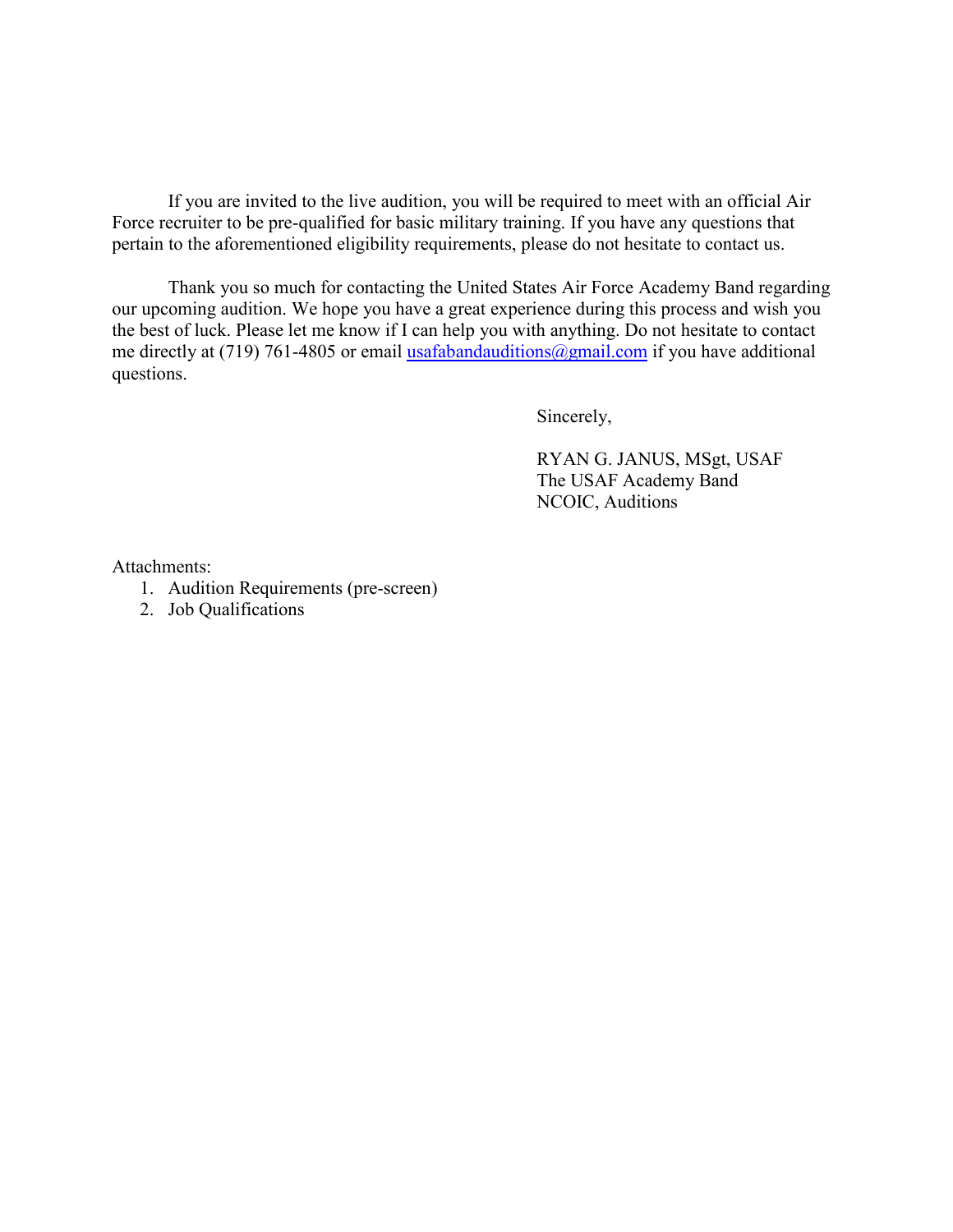# **UNITED STATES AIR FORCE<br>ACADEMY BAND**

# **ANNOUNCES A PREMIER BAND OPENING FOR:**

# **Bass Clarinet/Bb Clarinet \_\_\_\_\_\_\_\_\_\_\_\_\_\_\_\_\_\_\_\_\_\_\_\_\_\_\_\_\_\_\_\_\_\_\_\_\_\_\_\_\_\_\_\_\_\_\_\_\_\_\_\_\_\_\_\_\_\_\_\_\_\_\_\_\_\_\_\_\_\_\_\_\_\_\_\_\_\_\_\_\_\_\_\_\_\_\_\_\_\_**

### **PRE-SCREENING REQUIREMENTS INCLUDE:**

- Resume
- Professional reference letter of recommendation (no more than three)
- Audio Recordings
	- Clarinet:
	- 1. Mozart: Clarinet Concerto (Mvt I, Exposition, m. 57-154)
	- 2. Mendelssohn: Midsummer Night's Dream (Scherzo, Beginning to B) Bass Clarinet
	- 3. Bach: Cello Suite No. 1 (choose one: Prelude, Allemande, or Courante. No repeats. Any edition)
	- 4. Grofe: Grand Canyon Suite (III. On the Trail, reh. 2 to downbeat of reh. 3; attached here)
	- 5. Schuman: Symphony No. 3 (Toccata, m. 157-171, attached here)

#### *All résumés and pre-screening materials must be received by June 27th, 2022 \_\_\_\_\_\_\_\_\_\_\_\_\_\_\_\_\_\_\_\_\_\_\_\_\_\_\_\_\_\_\_\_\_\_\_\_\_\_\_\_\_\_\_\_\_\_\_\_\_\_\_\_\_\_\_\_\_\_\_\_\_\_\_\_\_\_\_\_\_\_\_\_\_\_\_\_\_\_\_\_\_\_\_\_\_\_\_\_\_\_*

# **LIVE Audition Date: August 15-18, 2022, Peterson Space Force Base, Colorado Springs, CO**

*Each candidate will be notified of prescreen results by July 6th, 2022. Live audition is by invitation only.*

#### **E-mail MP3 Files (encoded at 320kbps), Résumé and References, both via Dropbox to: usafabandauditions@gmail.com**

Promotion to the Rank of Technical Sergeant (E6) Starting Salary: \$62,081-\$64,169 Annually Permanent Duty Assignment Full Medical and Dental Benefits 30 Days Paid Vacation Per Year Post 9/11 GI Bill for College up to \$80,000

Call (719) 761-4805, E-mai[l usafabandauditions@gmail.com,](mailto:usafabandauditions@gmail.com) or visit our website a[t https://www.music.af.mil/Bands/US-Air-Force-Academy-Band/](https://www.music.af.mil/Bands/US-Air-Force-Academy-Band/) for further information. The United States Air Force is an Equal Opportunity Employer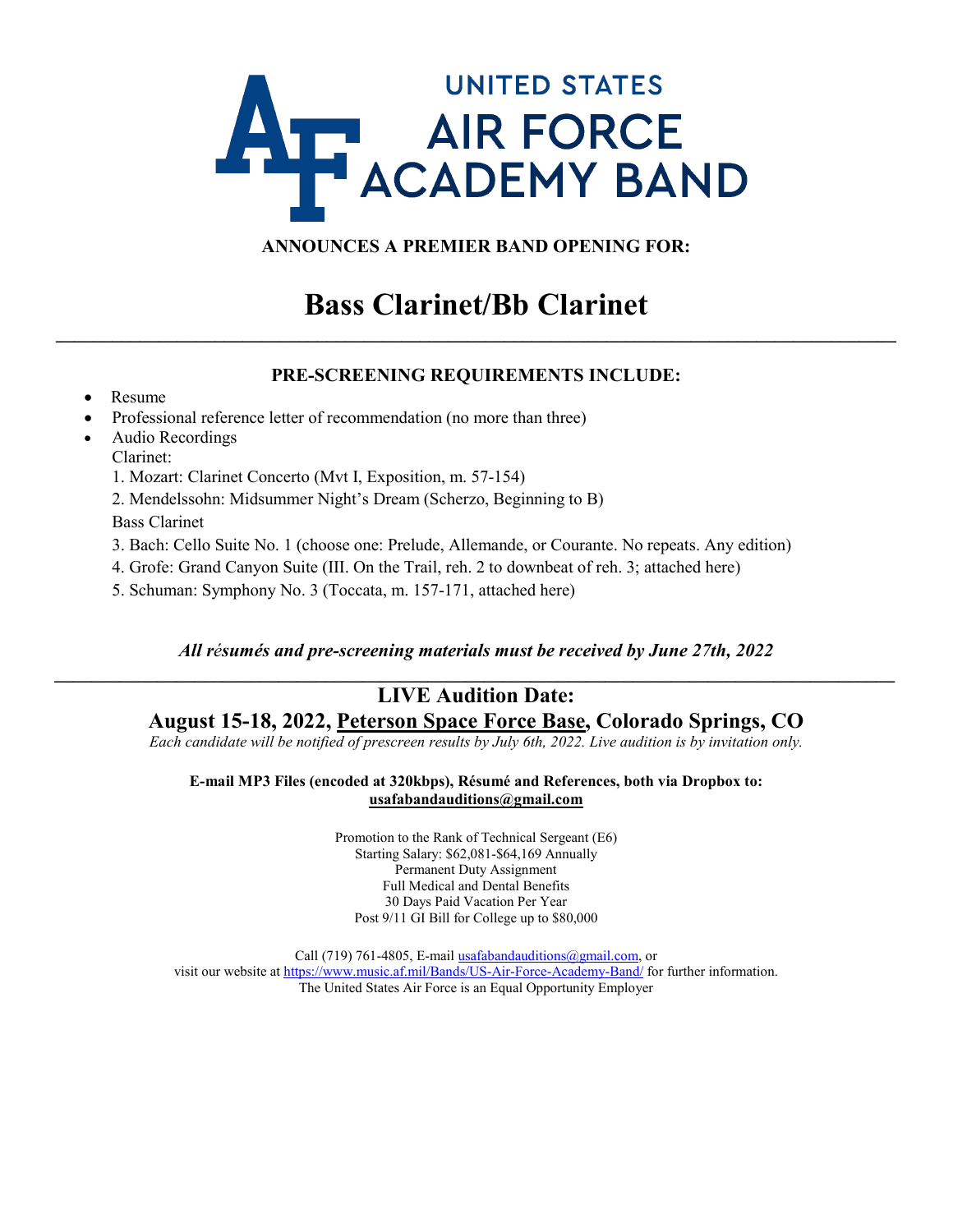## Khachaturian, Piano Concerto







Schuman, Sym 3

 $\ddot{\phantom{a}}$  .

1) Toccata